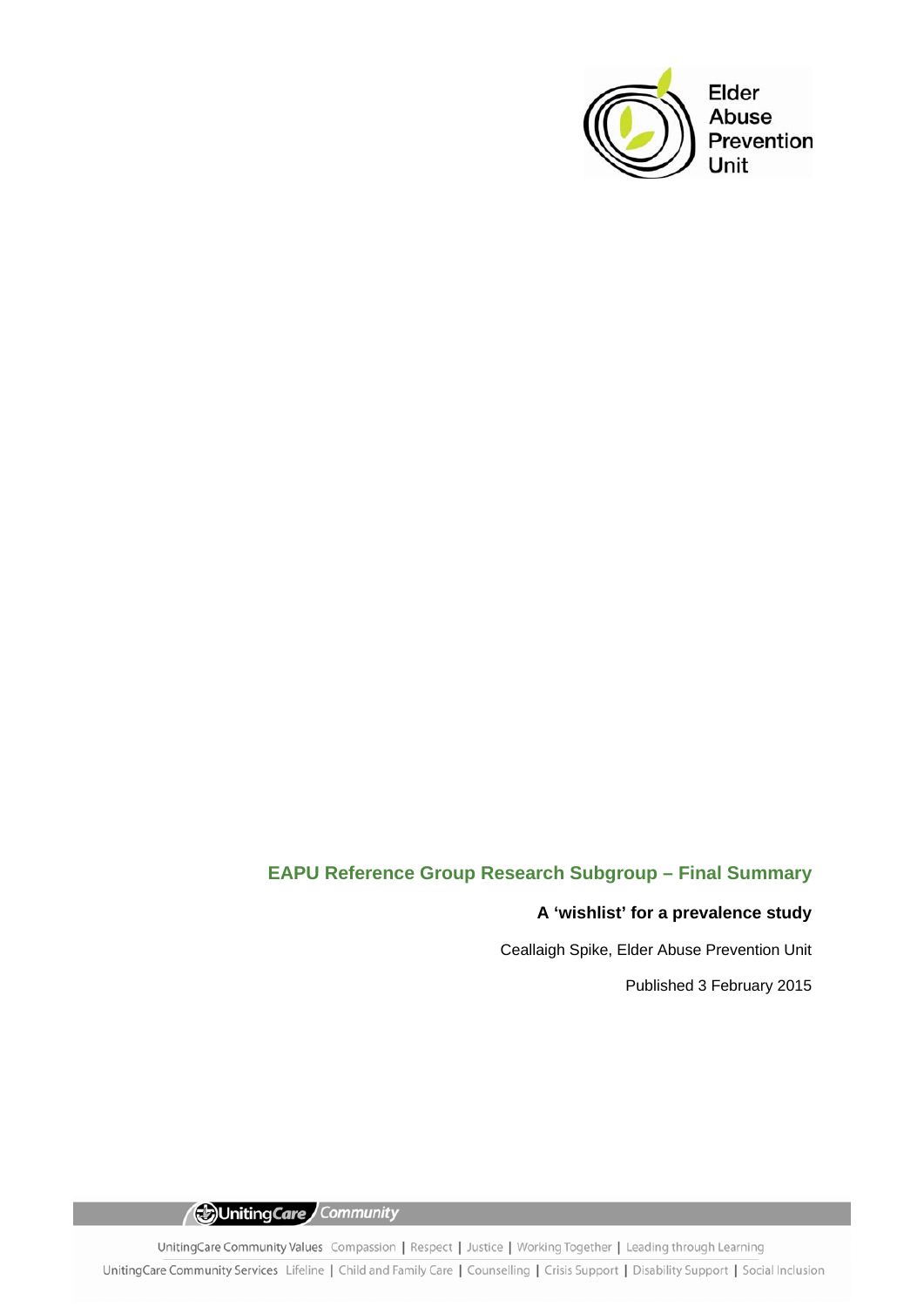# **Preface**

The formation of the Elder Abuse Prevention Unit (EAPU), Reference Group Research Subgroup was an EAPU initiative to canvass the priorities of services in the elder abuse sector in relation to a prevalence study of elder abuse in Queensland. Most members of the EAPU subgroup were not professional researchers; the meetings and this document are intended to represent a preliminary scoping exercise rather than a research proposal or literature review. The aim of the report is to document the interests of service level stakeholders with regard to an elder abuse prevalence study. It is the hope of the EAPU that the positions presented in this document will be considered by any research team undertaking an elder abuse prevalence study in Queensland.

Members of the EAPU reference group formed the subgroup and included representatives from the Public Advocate, Brisbane Seniors Legal and Support Service, Queensland Department of Communities, University of Queensland and UnitingCare Community. The group also sought input from UnitingCare Community's, Older Persons' Programs' Indigenous worker. The group met three times, initially to discuss the issue of defining elder abuse and the implications for study parameters, then to discuss international examples of elder abuse prevalence studies.

This report is a product of the ideas and discussion arising from these meetings but does go beyond the subgroup discussions. The EAPU gratefully acknowledges the contributions of the members and endeavours to be clear in its attributions. The EAPU believes that this report accurately reflects the discussions of the group and takes responsibility for any omissions or errors that it contains.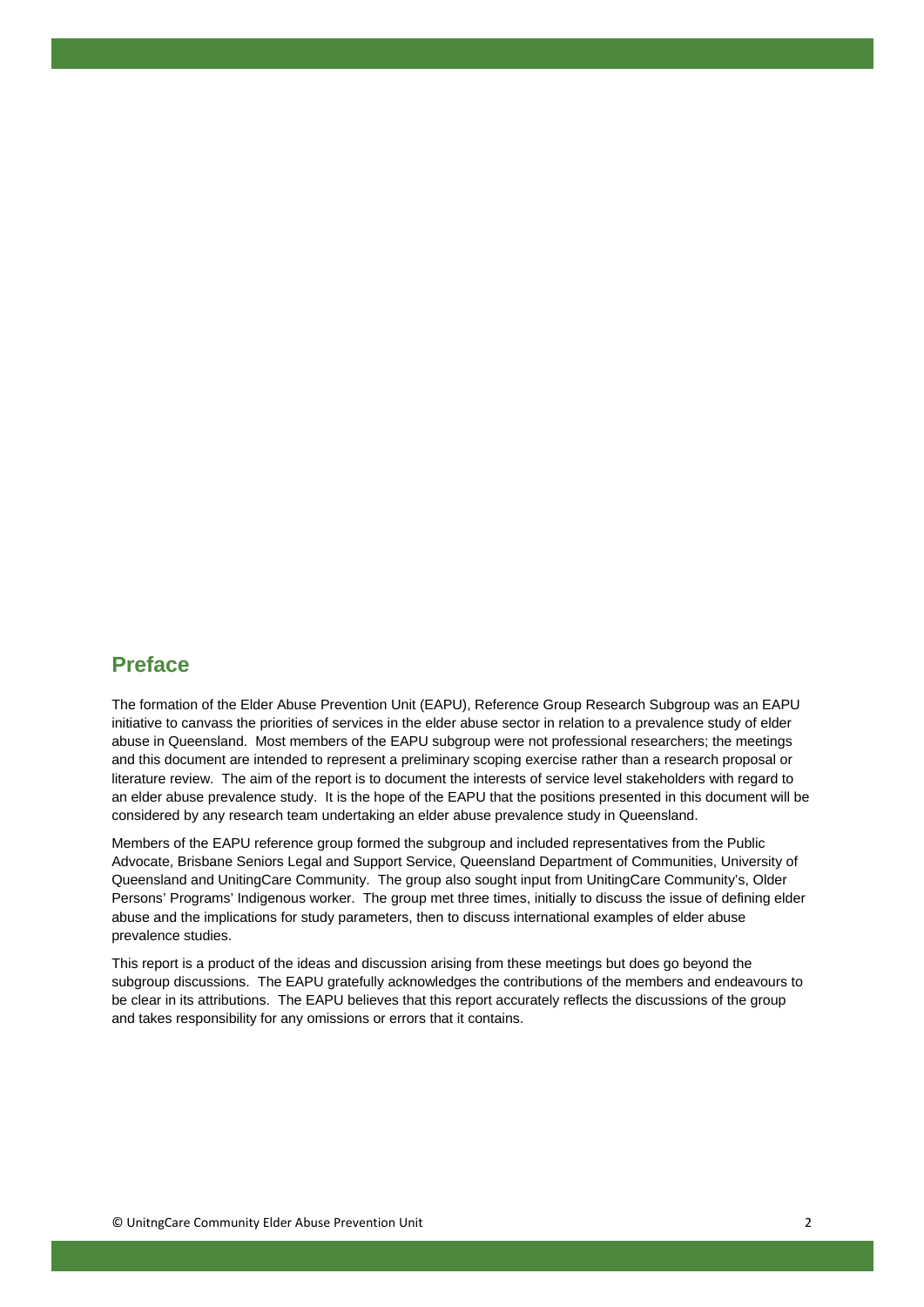The UnitingCare Community Elder Abuse Prevention Unit (EAPU), is charged with contributing to the prevention of elder abuse in Queensland. The EAPU's foremost primary prevention activity is community education and awareness raising. An elder abuse prevalence study that is unique to Queensland would be beneficial to the EAPU in a number of ways. For the prevention aspect of the EAPU's work, a prevalence study would provide the EAPU the ability to strategically target and then monitor the impact of training and awareness initiatives. For the EAPU Helpline which provides information, support and relevant referral advice for people who are in an abuse situation, a prevalence study and the associated profile of victims would enable the EAPU to gauge whether those who are likely to experience abuse are aware of the service. More broadly, a prevalence study would also provide an academic baseline and support further research on elder abuse in Australia.

The EAPU has long advocated for the undertaking of a prevalence study into elder abuse. The increase in calls to the Helpline each financial year, and international media reports of an increase in the incidence of elder abuse (e.g. "Disturbing rise", (2013)) have prompted a renewed urgency for a quality prevalence study. At present we are unable to say that elder abuse is increasing, even though the experience of the Helpline workers is that there is a higher demand for services. It seems quite likely there will be an increase in the number of elder abuse cases, given the number of people moving into and staying in the 'elder' category as the baby-boomers age and longevity increases. However, there may be an increase in the proportion of older people experiencing abuse as well as the increase in the number of older people. The EAPU sees that there is a risk of an increase in the prevalence of elder abuse for a number of reasons including a policy shift to user-pays systems of aged care; Helpline narratives suggest that some older people may experience abuse as family members seek to retain assets rather than spend them on care. The EAPU sees that at this point an elder abuse prevalence study would greatly assist in understanding the growing problem of elder abuse in Queensland as well as targeting and measuring the effectiveness of interventions.

### **Defining elder abuse**

Although there is *prima facie* consensus on the definition of elder abuse around the world, a unified operational definition has proven elusive. For EAPU, input onto the operational definition of elder abuse was the most important function of the subgroup. The subgroup provided clear direction on the relational element of the definition and as a result of further examination of the issue, the EAPU proposes additional criteria for abusive spousal relationships to be considered elder abuse rather than spousal abuse.

The definition used to guide the EAPU and many other services locally and internationally is the definition adopted by the World Health Organisation (2002):

*"Elder Abuse is a single or repeated act, or lack of appropriate action, occurring within any relationship where there is an expectation of trust which causes harm or distress to an older person"* 

That abuse must occur within a relationship of trust is a critical feature of elder abuse. However there is a great deal of variation in what is reported to constitute a relationship of trust. In a jurisdiction such as Queensland where legal interventions for elder abuse rely on a range of legislation such as the Domestic and Family Violence Protection Act, Guardianship and Administration Act, and the Criminal Code Act there is no legal definition to refer to and therefore the option is to consider definitions in the research literature and definitions used to guide services. It is important to acknowledge that definitions in use by researchers are not necessarily the most appropriate to guide service provision. Services that support older people may be better served taking a more holistic approach and using a more flexible definition that includes perpetrators outside the relationship of trust. However, for the purposes of a prevalence study the subgroup deemed that a research definition is required.

There was much discussion regarding the definition of the relationship of trust and the subgroup concurred that 'elder abuse' was confined to those in a social-role based relationship of trust. Further, that the roles that constituted a relationship where there was an expectation of trust were restricted to family, 'friends-as-family' and informal carers. Neighbours, scam-artists, and perpetrators of crimes such as theft or assault are not considered to be in a social-role based relationship of trust and would not be considered as perpetrators of elder abuse even though they may form a relationship with the intent to victimise the older person. The inclusion of friends-asfamily is important and especially relevant for some members of our community, including older lesbian, gay, bisexual, trans/transgender and intersex LGBTI persons who, as a result of cultural attitudes may have little to no contact with biological family and have developed a close network of friends that take on the role of family.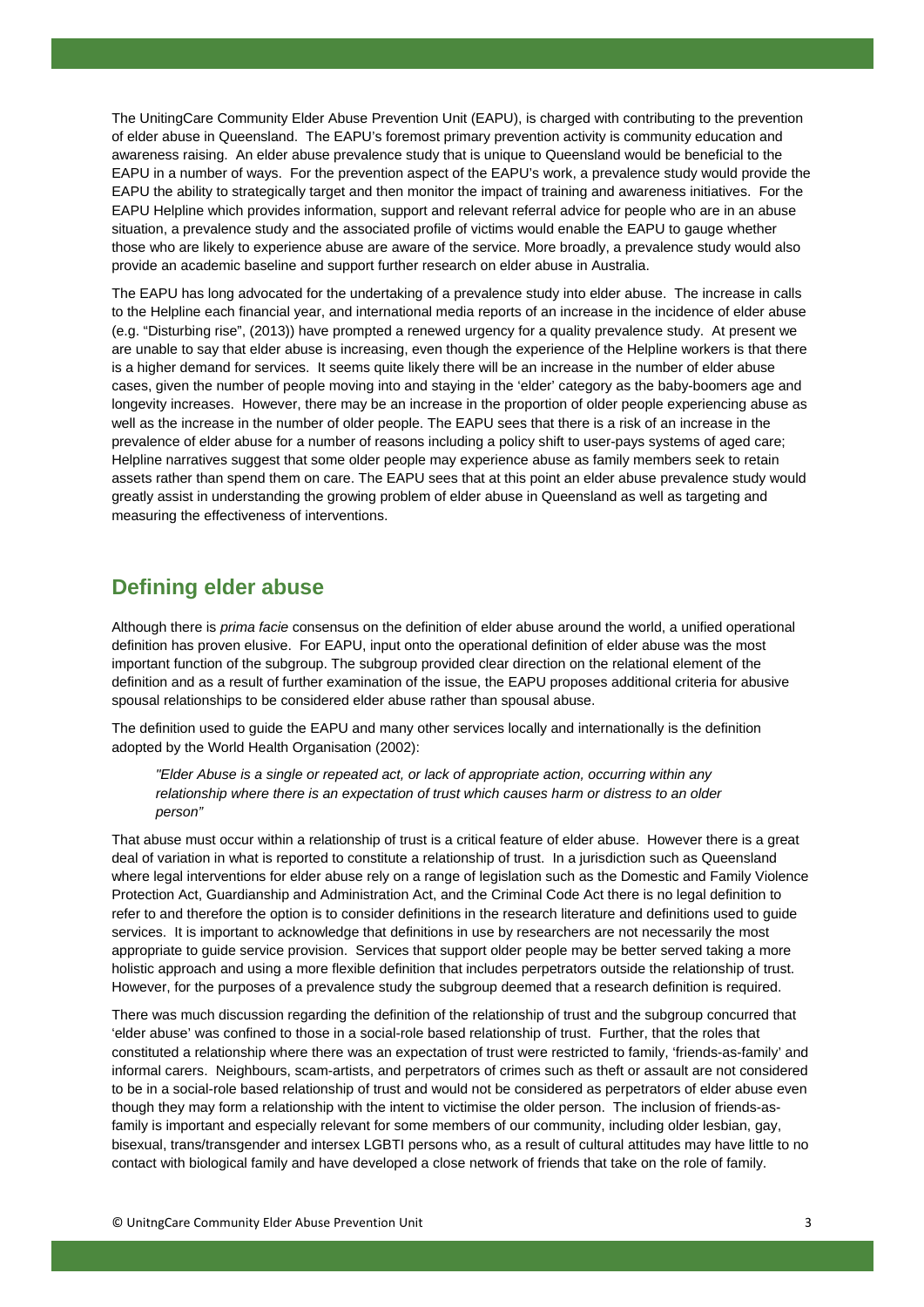Importantly, workers of all kinds: aged care, community care, and private care staff are excluded from the definition of elder abuse for which a prevalence statistic is considered desirable by the subgroup. This is divergent from much elder abuse literature; abuse by care staff is commonly included in elder abuse research in Australia and internationally. However, the subgroup saw that rather than expectations being derived from a social-role, in a worker-client relationship expectations are managed by some form of consumer contract – whether that be an explicit, individual contract or an implicit contract governed by local consumer law. Abuse by care staff was acknowledged as a serious problem but for the subgroup it was seen as a separate issue that was associated with worker misconduct, systemic issues within organisations, and individual perpetrator psychopathology or criminality.

The subgroup also considered that elder abuse is different to spousal abuse in older age. It finds untenable the premise that a victim who has been in a relationship of spousal abuse since age 20 suddenly becomes a victim of

elder abuse when they have their 60<sup>th</sup> birthday. Spousal abuse is present within older age groups and it is the subgroup's view that a prevalence study must include some way to distinguish between aging relationships, or new relationships in older age, in which spousal abuse occurs; and between abuse that occurs within spouse/partner relationships because of, or triggered by an age related factor. The EAPU does hear of cases where it considers that elder abuse is occurring within a spousal relationship. Usually such cases involve the onset of age related functional or lifestyle changes for one partner but not the other and this can be due to an age gap, or simply differential aging. Although it is tempting to attribute this to carer stress model, a care burden on the perpetrator may not actually be present - other family or community and private care services may take on this role.

The EAPU has not found literature that discusses this idea of elder abuse requiring an age related trigger as well as an 'old' victim, but sees this an important discussion in the development of a model of elder abuse. Similarly, the EAPU has not found a prevalence study that distinguishes between spousal abuse and elder abuse. Existing studies limit themselves to measuring abuse tactics experienced by older people and the relationship to who perpetrated the abuse. As a result the outcome of some such studies is that spouse/partners are found to be the largest group of perpetrators of elder abuse. For the EAPU, being able to distinguish between the two categories – elder and spousal abuse – in a prevalence study is essential, though it recognises that this would be challenging given the lack of theoretical work on a model of elder abuse. The EAPU suggests that for a prevalence study spousal abuse could be distinguished from elder abuse through comparison of relationship duration and abuse duration e.g. abuse that has existed for the entire or substantial majority of the relationship could be categorised as spousal abuse.

# **Target Population**

### **Gender**

The subgroup recognises elder abuse as a form of family violence in which both women and men are victims. Although women are more likely to experience elder abuse than men, men consistently make up approximately 30% of victims disclosed to the EAPU Helpline. As such, the sample should include both females and males.

#### **Age**

The subgroup discussed the inadequacies of age-based criteria for 'elderly', noting that notions of what constitutes 'elderly' changes with cultural shifts and longevity increases. Similarly, it was acknowledged that there is substantial variance of the impact and onset of the age-related issues that are associated with defining the 'elderly' as a particularly vulnerable group. However, the subgroup concluded that criteria must be set, and that a prevalence study would be best served keeping in line with the benchmarks of previous international research as well as those used for eligibility for aged services such as Home and Community Care. The age criteria was recommended at 60 for both males and females.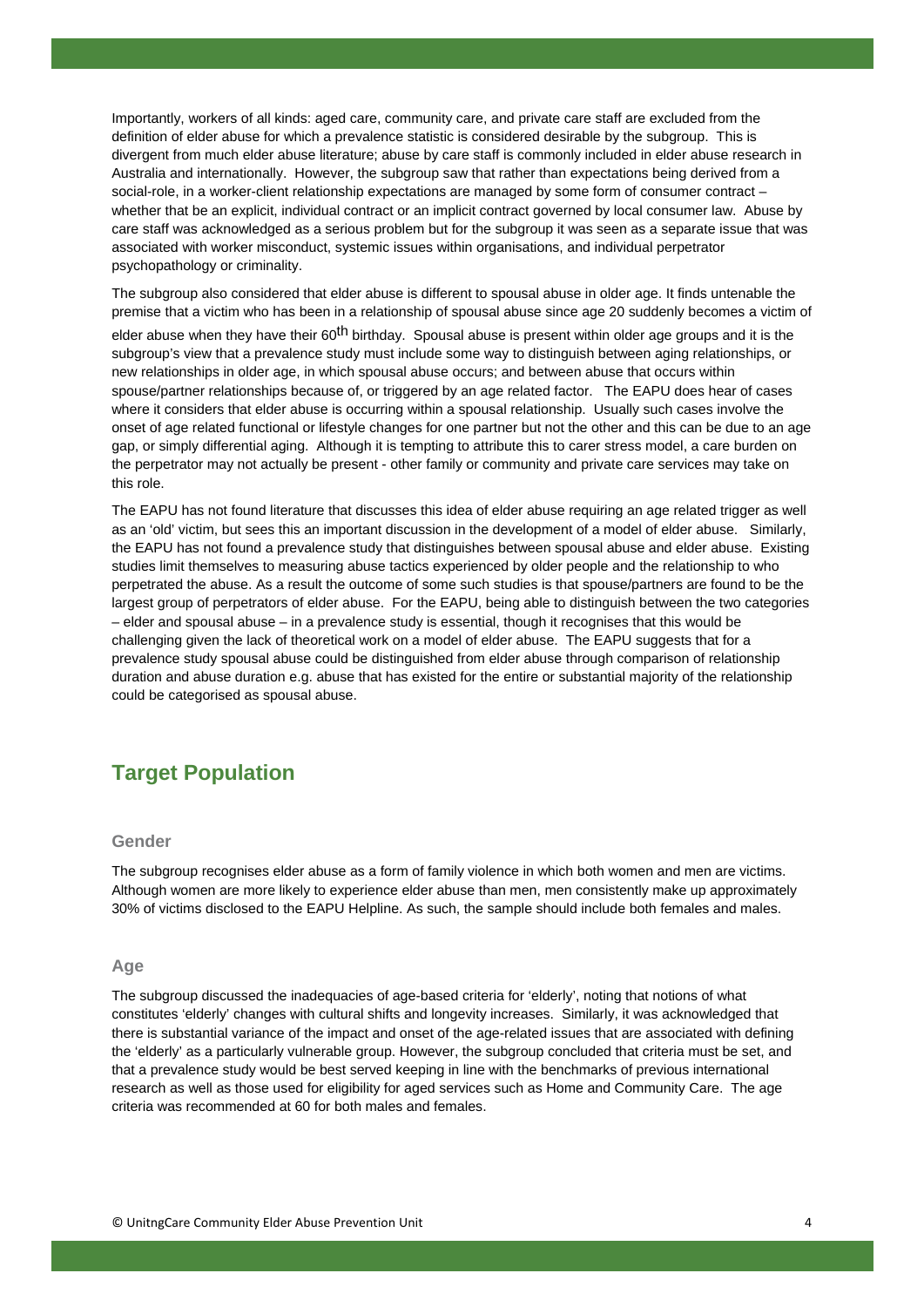#### **Location**

Gaining an accurate understanding of the geographic location of abuse emerged as a priority for a number of subgroup members. Although this entails significantly higher sampling costs in such a large state compared with cluster sampling methods, the benefits to services and agencies are substantial, in particular to inform allocation of support and intervention resources.

### **Residence**

The subgroup discussed whether the target population should be all persons 60 years and over, or only those living in the community. Although prevalence for all persons over 60 years would be desirable it was noted by the member researchers that residential facilities present substantial challenges to the integrity of random sampling. This is largely due to the inability to include residents in most facilities in true random sampling methods. Although a prevalence study would ideally capture prevalence for all older Queenslanders, the subgroup strongly prioritises the fidelity of the prevalence rate and consequently prefers restricting the target population to community dwelling persons 60 years and over than reducing confidence through the inclusion of residential facilities**.** The EAPU also notes that the controlled environment of residential facilitates and resulting ease of sample access has resulted in a greater number of studies utilising residential samples.

#### **Decision making capacity**

The question of whether the study should attempt to determine elder abuse of those with impaired capacity was discussed. The nature of severe capacity impairment means that it is not possible to obtain reliable reports of abuse from the victims themselves. As a result it is not possible to accurately determine a prevalence of elder abuse for older people with impaired capacity. The avenue available for investigating abuse requires surveying the older person's guardians, family or carers. There are numerous obstacles to obtaining reliable responses from such proxies: older people may have experienced abuse which their carers have no knowledge, or the carers may be perpetrators of abuse and therefore unlikely to disclose abuse to interviewers. Again, the subgroup prioritises fidelity of the prevalence statistic and recommends that the target population should be older adults without substantial decision-making impairment.

On the topic of screening for capacity, the subgroup was of the opinion that no formal screening should be undertaken. That all candidates who had the capacity to participate in the interview would be included: qualified and trained interviewers would make the determination on the basis of the respondent's demonstrated capacity to engage with the interviewer. As age-related deficits of memory and decision making capacity are considered to substantially increase an older person's vulnerability to abuse, the subgroup considered it important to strive for inclusivity, and that the older person should be supported by the interviewer to complete the survey even where some impairment is apparent.

#### **Older Aboriginal and Torres Strait Islander persons**

The subgroup discussed the question of determining the prevalence of abuse by family of Aboriginal and Torres Strait Islander older people. In particular the discussion focused on the significant cultural differences in defining family and the expectations held by family members. The need to take time to develop trusting relationships with Aboriginal and Torres Strait Islander communities to facilitate participation in research was also raised. The consensus of the subgroup was that the abuse of older Aboriginal and Torres Strait Islander persons require not only a separate and dedicated prevalence study, but also that further research would need to be undertaken to investigate and validate the concept and operational definitions of elder abuse for Aboriginal and Torres Strait Islander communities. With respect to Aboriginal and Torres Strait Islander respondents identified in the course of a general prevalence study method, the subgroup agreed that such respondents should not be excluded. The EAPU wishes to emphasise, however, that many aboriginal communities have identified that family violence is a growing concern and that the provision of services or other initiatives identified by individual communities, or the broader community, should not be delayed for want of a prevalence study.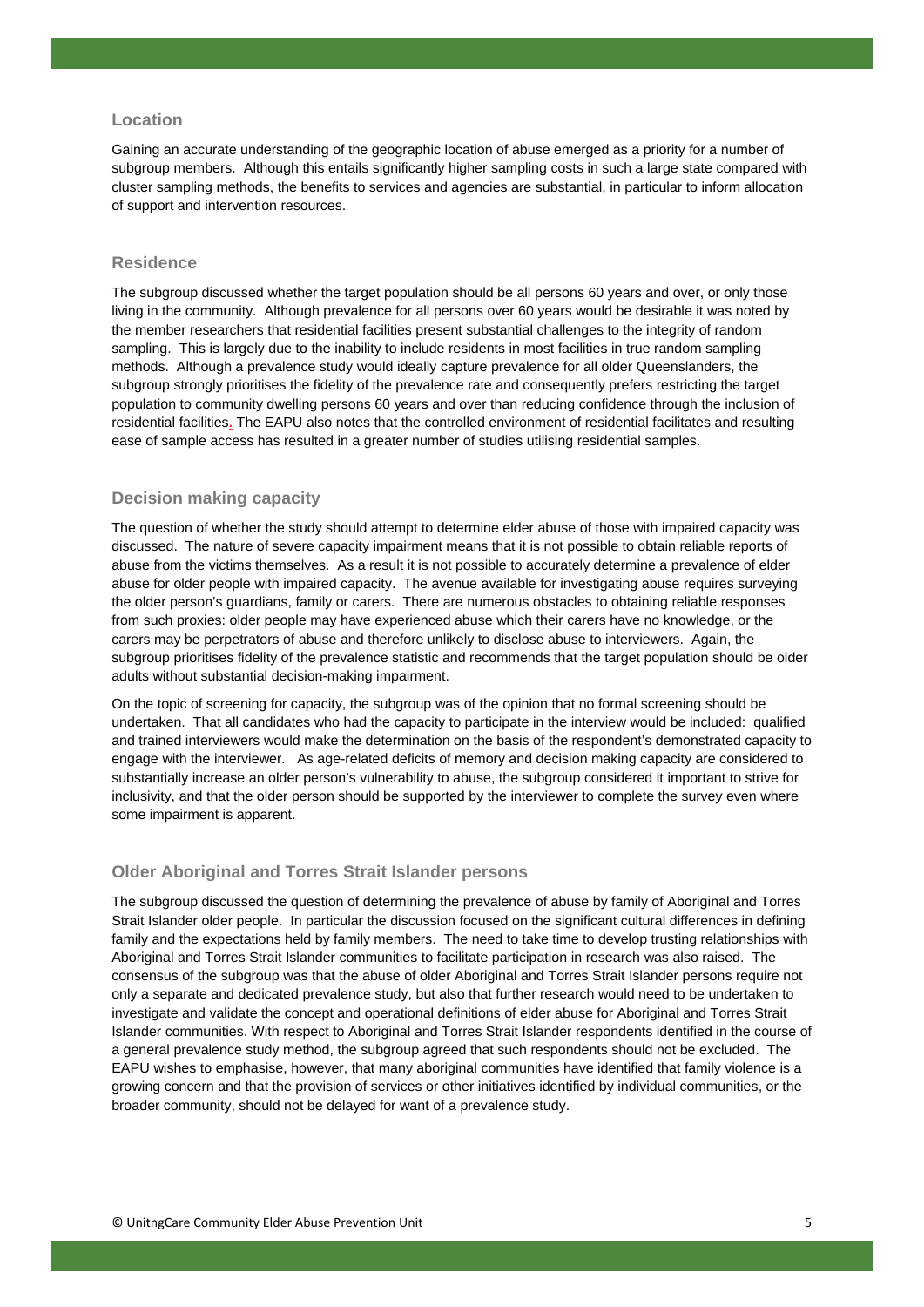### **Culturally and Linguistically Diverse (CALD) communities**

The subgroup also discussed the question of whether specific efforts should be undertaken to ensure that CALD groups are represented in the sample. Issues were identified relating to the cultural variations in definitions of family as well as expectations of family. Further observation was made that the profile of CALD communities changes quickly with patterns of migration, limiting the predictive value of specific sampling of CALD communities

. The subgroup concluded that prevalence rates within specific CALD communities should be obtained by separate dedicated studies in consultation with those communities. Again however, members agreed that CALD respondents identified by the sampling method should not be excluded.

## **Method**

#### **Prevalence Type**

A life time prevalence – abuse since age 60 – as well as a 12 month prevalence was considered desirable.

#### **Sample considerations**

The consensus of the subgroup was that the target sample would need to be representative for both age and gender. EAPU considers that there should be a representative sample in 10 year age groups from 60 – 69, 70 – 79, and 80+.

#### **Sample Method**

The priority of the subgroup is to obtain a prevalence statistic, and therefore requires a random sampling method. Although cluster sample methods offer substantial cost efficiencies, it emerged that for some Queensland stakeholders there was a strong desire to have a geographic understanding of where abuse is occurring. As such the sample area would need to be state-wide. The practical implication of this identified by the member researchers was that is that the initial identification of participants would need to be via random-digit dialing. The integrity of random digit dialling was discussed given that households are moving away from land lines to mobile phones, but it was concluded that this is unlikely to be an issue with the current generations of older Queenslanders.

#### **Survey Method**

With regard to how to administer the survey instrument, the notion of paper surveys was immediately dismissed: paper surveys have generally poor response rates and this is likely to be exacerbated in a population where the incidence of visual, cognitive and fine motor impairments is high as a result of aged related decline. The notion of a call-centre style telephone survey had also come to be seen as inadequate through the discussion of capacity: the desire for inclusiveness results in a need for highly qualified interviewers in preferably face-to face interviews to ensure that older people with some capacity impairment are supported to participate. In addition the benefits to the participants of face-to-face interviews were raised. For example, the ability support the respondent through the disclosure of abuse, ensuring privacy during the interview, ability to use technological aides to allow participants to respond privately and non-verbally to sensitive questions such as relating to sexual abuse, as well as the ability to identify a need to provide the older person with referrals should the older person reveal an active abuse situation or become significantly distressed as a result of disclosure. Although face-toface interviews were seen as the ideal, the realities of the Queensland geography were not dismissed. The subgroup thought that where face-to-face interviews were not possible, telephone interviews by the same interviewers would be acceptable.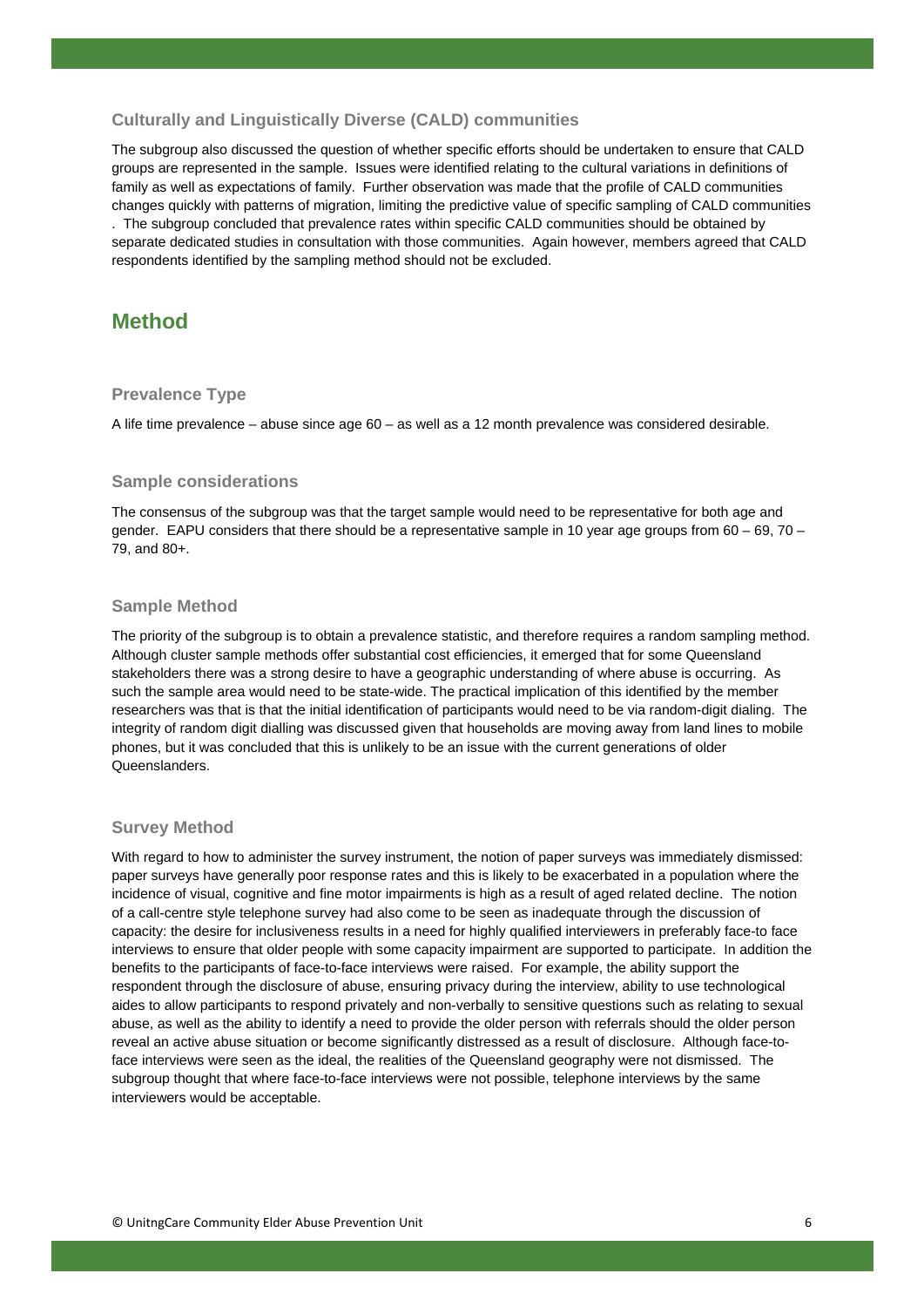# **International studies examined**

A number of recent international prevalence studies were discussed with reference to their suitability as a model for a Queensland (or Australian) prevalence study. All the studies operationalised abuse by either adopting or modifying the Conflict Tactics Scale (CTS2) which is a tool for measuring interpersonal violence that is commonly used in studies on spousal violence. The scale covers psychological, physical and sexual abuse and, as noted by (Sooryanarayana, Choo, & Hairi, 2013) peer-reviewed studies using the CTS2 have good validity and reliability of results. Methods of assessing neglect and financial abuse varied across the studies. A matrix of the operational definitions can be found in Appendix A.

#### **Abuse of Elderly in Europe (ABUEL)**

The first study discussed was the ABUEL. The ABUEL was a multi-national survey administered in Germany, Greece, Italy, Lithuania, Portugal, Spain, and Sweden. The survey instrument itself was large and consisted of a number of measures including demographic information, lifestyle factors (smoking and alcohol), social support (using the MSPSS), utilisation of health and care service, diseases and medication, the Giesson Complaint Questionnaire, the WHO quality of life questionnaire, the Hospital Anxiety and Depression Scale, leisure activities, religion, stressful life events screen questionnaire, and the Post-traumatic Symptom Scale (PTSS-10), as well as abuse measures for psychological abuse, physical including sexual abuse, and financial abuse. These abuse measures were adapted from a UK study and the CTS2. On examination, the ABUEL has many more questions relating to psychological, physical and sexual abuse than the UK study it drew from. To the subgroup, the ABUEL appeared excessively long both overall and in its abuse questions. Examination of the instrument also raised concerns that the measure of financial abuse did not include situations where the perpetrator is failing to contribute to household expenses, and represents a significant drain on the victim's resources. However a positive was that the measure recorded some perpetrator characteristics and the inclusion of the WHO quality of life questionnaire was considered desirable.

Although the ABUEL has produced a report of the results, the data-set is conspicuously absent amongst peerreviewed journals. The group also noted with some concern the very high rate of psychological abuse 19.4% compared with peer-review studies such as the Irish study where psychological abuse was 1.2%. Spouse/partners were the largest group of perpetrators for all abuse types measured except for financial abuse. Overall the ABUEL seems likely to have suffered from methodological problems resulting from different sample selection and survey methods employed in the member countries which can be exemplified in the response rates which varied from 18.9% in Germany, to 87.4% in Portugal (Lindert, 2012).

#### **Study of Abuse and Neglect of Older People (the UK study)**

The subgroup examined a group of three studies, one each from the UK, New York and Ireland. The UK study (O'Keeffe, 2007) was chronologically the first study and the operational definition and the instrument they developed has either been adopted by or adapted for a number of other studies (including the ABUEL). This is largely to do with the extensive work and consultation that was undertaken in its development. The development of the UK survey was guided by previous elder abuse research in the initial phase. The researchers then sought extensive feedback from older people, carers and protective service workers. The feedback was incorporated into the instrument, which was then tested and revised in a piloting phase (De Donder et al., 2011).

The subgroup considered the UK study's use of computer-assisted response as especially useful for confronting questions regarding sexual abuse. The UK study leveraged off government commissioned national health survey. The health survey participants were a nationally representative random probability sample and these participants were asked to participate in the elder abuse study. The survey instrument itself consisted of demographic and socio-economic questions, health and care requirements, mental health and wellbeing (CASP, CESD) as well as questions on the perception of mistreatment of others in a care home or hospital and attitudes towards growing older.

The abuse measures developed included 8 items for financial abuse, 6 for psychological, 11 for physical, 7 for sexual, and a measure of neglect (see appendix A). Of interest to the EAPU was an item that appeared in the survey instrument "Stopped contributing to household expenses such as rent or food where this had been previously agreed" but was not apparently included in the items that made up the operational definition of financial abuse. This item however, appears in the operational definition of abuse used in the Irish study.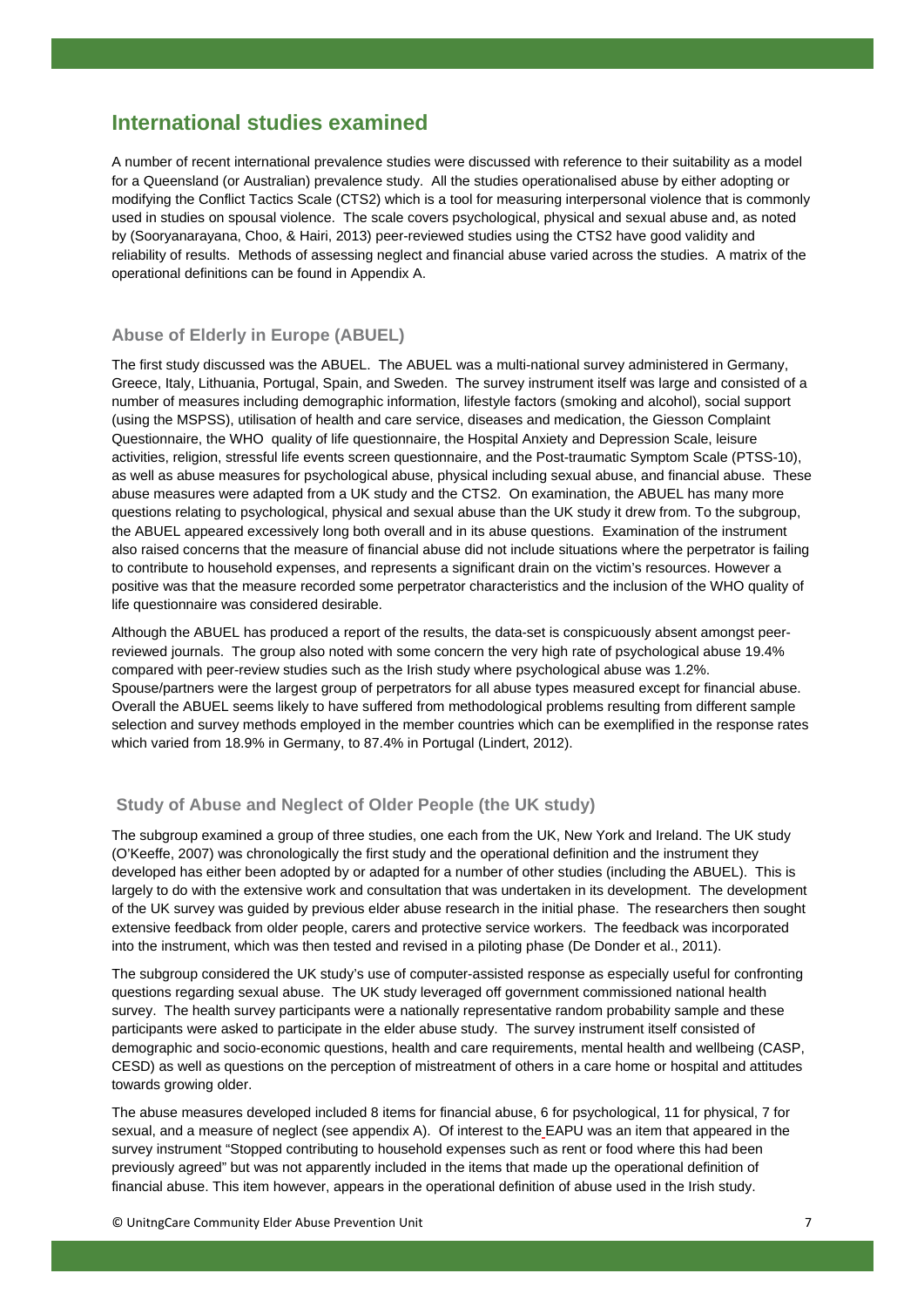The UK study resulted in a 2.6% prevalence of any type abuse in the past year which increased to 4% if neighbours and others were included. Overall, incidents of mistreatment involved 51% spouse/partners, 49% other family, 13% care workers, 5% close friends (multiple perpetrators types could be reported for each mistreatment) (O'Keeffe, 2007) .

### **Under the Radar: New York State Elder Abuse Prevalence Study (the New York study)**

The New York study (Lifespan of Greater Rochester, Inc. & Weill Cornell Medical Center of Cornell University, 2011 ) drew on the UK study as well as a Canadian study in the development of their measures. The New York prevalence study was a telephone survey and used quite a small instrument. Non-abuse questions were limited to basic demographic and household information and the EAPU considers that an analogous instrument for Queensland would be insufficient. The New York study's operational definitions of abuse contained many similarities to the UK and Irish definitions, but the EAPU considers some New York items indicative of a broader definition of elder abuse that included poor interpersonal relationships. For example, the items "Sulked or refused to talk about something" and "Done or said something to spite you?". The New York study also raised concerns for the subgroup in its use of proxy interviewing. The incidence of elder abuse reported by the New York study was quite high, 7.6% for any form of abuse in the previous year. The report also included a study that reviewed documented case data in addition to the telephone survey. The documented case data found that the largest group of perpetrators across all abuse types were adult children (39.7%) whereas the telephone survey found that adult children (19.63%) were a slightly smaller group than spouse/partners (28.37%).

### **Elder Abuse and Neglect in Ireland (the Irish study)**

The most recent study examined was the Irish study (Naughton et al., 2012). The study was considered robust by the member researchers owing in part to its solid sampling methodology; the researchers used a multi-stage cluster random probability sample with quota controls for age and gender. The survey used a shorter list of measures than the ABUEL and the UK study and covered socio-economic and demographic details, health (using the SF8), social support (using the Oslon-3), as well as the abuse measures, slightly modified, from the UK study. With a sample size target of 2000 it was estimated that they could estimate within 1% of true prevalence. The resulting prevalence was 2.2% for any abuse for the previous year. Of particular interest to the EAPU was that many of the results are consistent with Helpline data. For example people 80 years and over were reported to experience the most abuse, and EAPU Helpline data consistently indicates that the largest age group of victims is the 80-84 year age bracket. Similarly, in Ireland adult children were reported as the largest group of perpetrators (50%), followed by other relatives (24%), then spouse/partners (20%) again this pattern is similar to EAPU Helpline data.

The Irish study's measure of abuse closely matched the UK's measure but there were a number of modifications: it reduced the sexual abuse measure to three items from six. Increased the financial abuse items from eight to nine by including "Stopped contributing to household expenses such as rent or food where this had been previously agreed". Reduced the physical abuse measures to nine items from 11, increased psychological abuse to seven items from six by including "Removed or prevented you access to equipment such as hearing or walking aids." The opinion of the EAPU is that these modifications were positive; the failure to contribute to household expenses, and withholding access to aids that assist independence, are commonly heard on the Helpline. Overall the EAPU sees the operational definitions used by the Irish study as both concise and most consistent with the abuse situations the unit encounters.

### **European Abuse and Violence against Older Women, "Violation of personal rights" items**

In addition to the elder abuse studies the subgroup discussed the inclusion of a measure of violations of personal rights which was identified in a paper on the European Abuse and Violence against Older Women (AVOW) study (De Donder et al., 2013). The AVOW also uses an adapted CTS2, but unlike the previous studies examined, it includes a set of questions on the violation of personal rights. This set includes: hindering in personal decisions, hindering from reading mail, hindering to take part in activities, and hindering from meeting friends. Unlike for younger able people where such items seem to clearly indicate power and control issues, things such as reading mail and making personal decisions for a person are commonly viewed as 'helpful' activities when applied to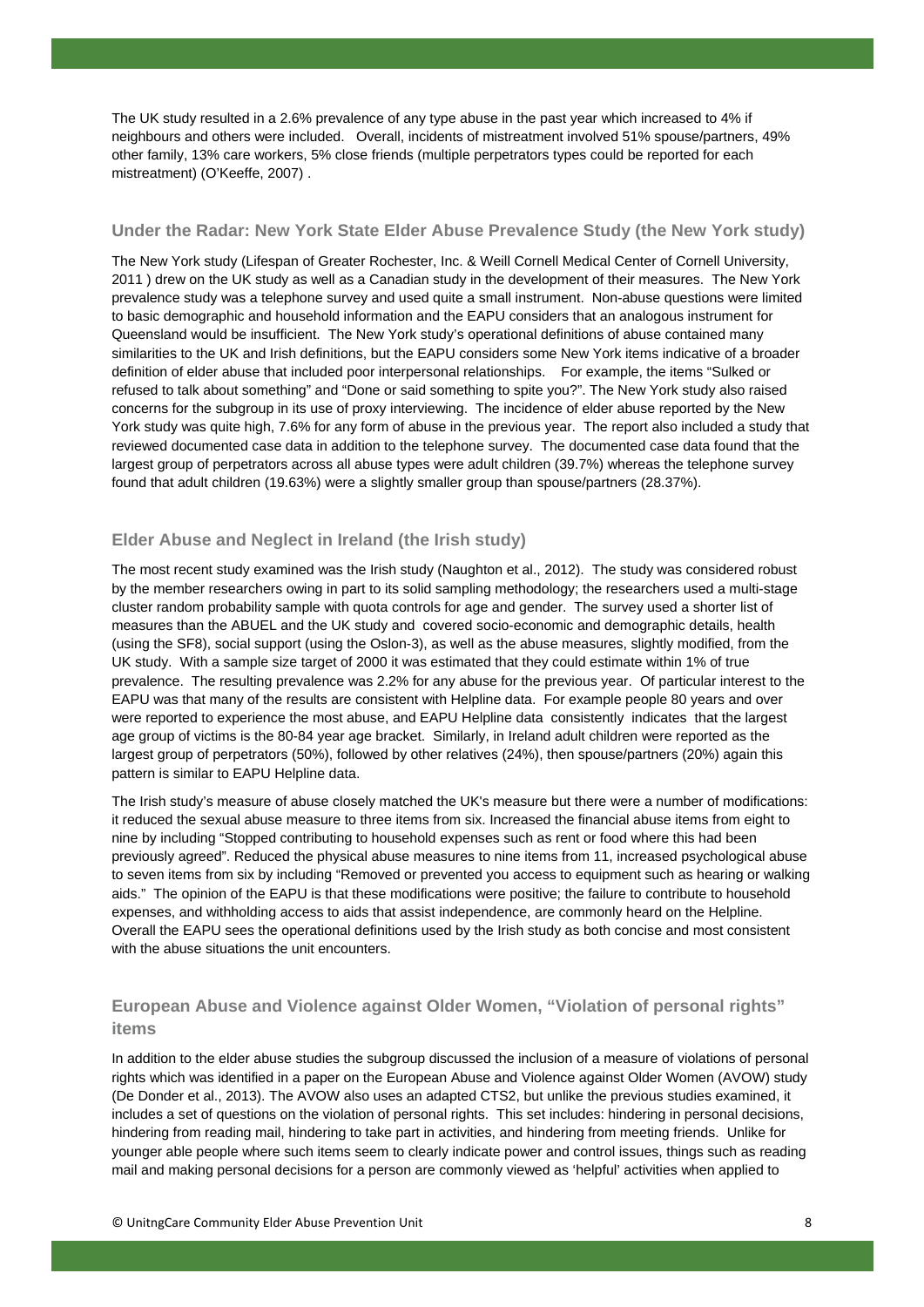older members of family. The key factor is the older person's perception of 'hindering' in these items. Although not conclusively abuse, the items resonate with 'red flags' that trigger concerns of the callers to the Helpline. In particular these items resonate with the observations of concerned others where an older person may be not acknowledging or conceptualising another's behaviour as abuse. The EAPU sees these items as potentially offering an indicator of 'hidden abuse' and although no claims could be made as such, they would seem to offer a litmus test for the level of respect for older people's autonomy in Queensland. Interest in including these measures is primarily the EAPU's, but there was no objection from subgroup members.

## **Additional measures for a Queensland prevalence study**

Overall, the subgroup sees the Irish study as a good base for a Queensland prevalence study. It draws upon the extensive work done on the operational definitions in the UK study and includes a moderate amount of validated health and social support questions. Key requirements for the subgroup include substantially more information regarding the demographic and socio-economic status of perpetrators who are family, partners, friends-as-family or informal carers. It is a priority to ensure that sufficient demographic and socio-economic details are obtained about victims and perpetrators to enable matching with larger data-sets such as the Survey of Disability Ageing and Carers and General Social Survey. Also, relationship factors in the international studies were found to be too limited for the subgroup and at a minimum members would like to see items indicating: the perpetrators possession of an Enduring Power of Attorney for the victim; being a recipient of a government carers payment or allowance for the victim; being a Centrelink nominee for the victim; or being a health attorney for the victim. EAPU would also like to see a measure of duration of the abuse occurring within each relationship, and length of relationship where the abuser is a spouse or friend.

The subgroup had no specific requirements, with the exception of the WHO quality of life survey, as to which additional measures should be included in the survey; only that the measures were valid and maximise national and international comparability. However, it was commented that for disability measures (and consequently the neglect measure) the International Classification of Functioning (ICF) framework would be a desirable alternative to the Activities of Daily Living measures commonly used in other studies.

The EAPU also sees the inclusion of questions about interventions as desirable, that is to measure if assistance was sought, how and from who (i.e. family, legal, social work), and how effective the intervention was.

### **Where to from here?**

The EAPU Reference Group Research Subgroup has provided valuable input into this 'wishlist' for a prevalence study that would ensure that an elder abuse prevalence study would be useful to service level stakeholders in Queensland. Any such endeavour would require the development of a research proposal by a suitably qualified academic researcher in addition to the sourcing of significant funding. As identified by the subgroup, the biggest challenge to a prevalence study is securing funding. The EAPU submits this document to the EAPU reference group for further discussion on the prospect of identifying and securing funding opportunities for a Queensland prevalence study.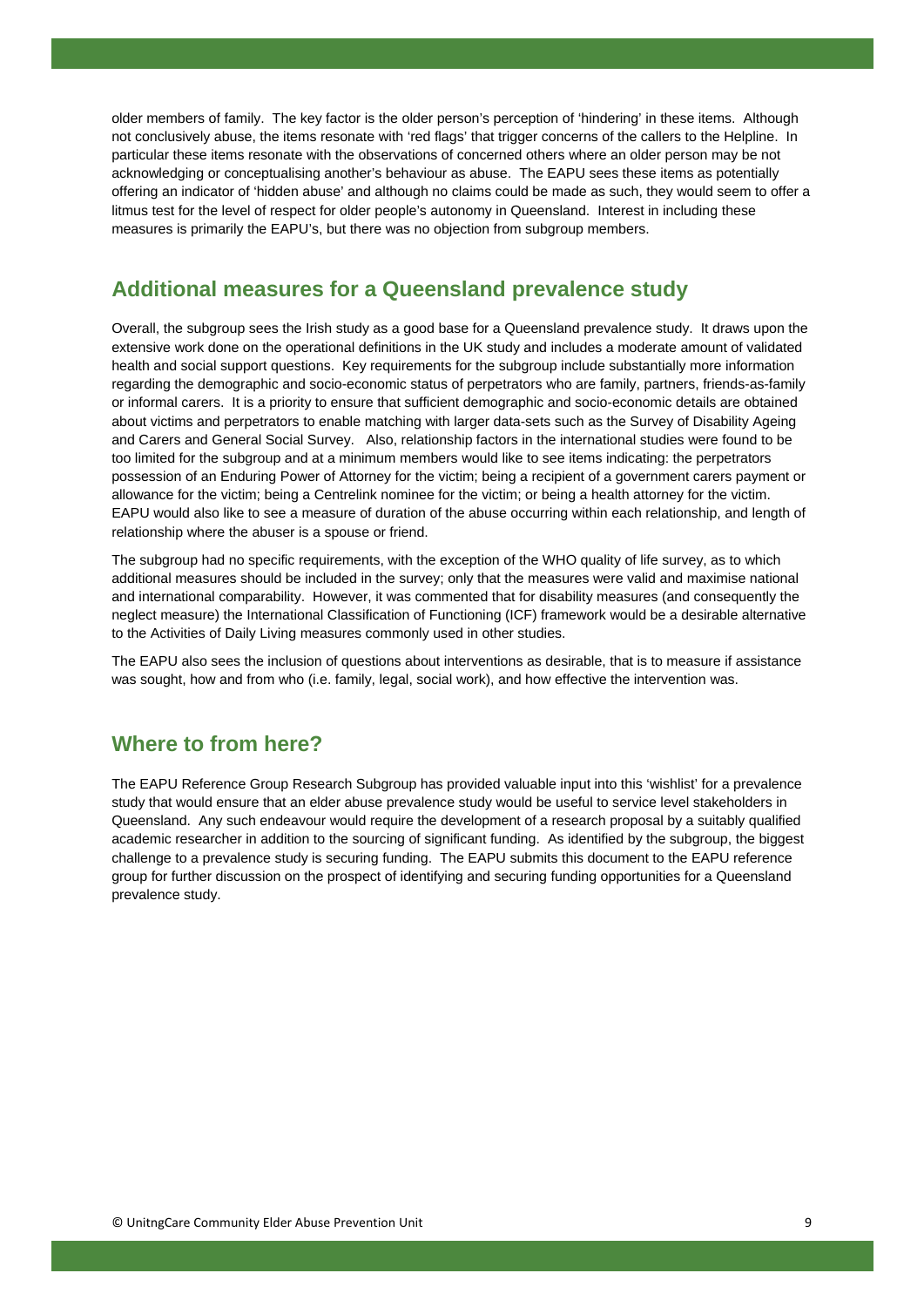### **References:**

- De Donder, L., Lang, G., Penhale, B., Ferreira-Alves, J., Tamutiene, I., Verté, D., & Luoma, M., (2013) Item nonresponse when measuring elder abuse: influence of methodological choices. *European Journal of Public Health, 23*(6): 1021-1026. DOI: 10.1093/eurpub/cks172.
- De Donder, L., Luoma, M., Penhale, B., Lang, G., Santos, A., Tamutiene, I., Koivusilta, M., Schopf, A., Alves, J., Reingarde, J., Perttu, S., Savola, T., & Verte, D., (2011). European map of prevalence rates of elder abuse and its impact for future research. *European Journal of Ageing,* 8, 129-143). DOI: 10.1007/s10433-011- 0187-3
- 'Disturbing rise' in elderly abuse reports, Age UK warns. (2013, October) *BBC News UK*. Retrieved from http://www.bbc.com/news/uk-24399139
- Lindert, J., Luna, J., Torres-Gonzalez, F., Barros, H., Ioannidi-Kapolou, E., Quattrini, S., Stankunas, M., & Soares, J. (2012) Study design, sampling and assessment methods of the European study 'abuse of the elderly in the European region'. *European Journal of Public Health, 22*(5), 662-666. DOI: 10.1093/eurpub/ckr079
- Lifespan of Greater Rochester, Inc. & Weill Cornell Medical Center of Cornell University (2011) *Under the Radar: New York State Elder Abuse Prevalence Study*. prepared for New York City Department for the Aging. Retrieved from http://www.ocfs.state.ny.us/main/reports/Under%20the%20Radar%2005%2012%2011%20final%20report. pdf
- Naughton, C., Drennan, J., Lyons, I., Lafferty, A., Treacy, M., Phelan, A., & Delaney, L. (2012). Elder abuse and neglect in Ireland: results from a national prevalence survey. *Age & Ageing, 41*(1), 98-103. DOI: 10.1093/ageing/afr10
- O'Keeffe, M., Hills, A., Doyle, M., McCreadie, C., Scholes, S., Constantine, R., Tinker, A., Manthorpe, J., Biggs, S., & Erens, B. (2007). *UK study of abuse and neglect of older people prevalence survey report.* Retrieved from: https://www.warwickshire.gov.uk/Web/corporate/wccweb.nsf/Links/6EA919F805F3B54180257885002E4C 6B/\$file/Full+Report\_UK+Study+of+Abuse+and+Neglect+of+Older+People+v2.pdf
- Soares, J., Barros, H., Torres-Gonzales, F., Ioannidi-Kapolou, E., Lamura, G., Lindert, J., de Dios Luna, J., Macassa, G., Melchiorre, M., & Stank, M. (2010). *Abuse and health among elderly in Europe*. Retrieved from: http://www.hig.se/download/18.3984f2ed12e6a7b4c3580003555/ABUEL.pdf
- Sooryanarayana, R., Choo, W., & Hairi, N. (2013). A Review on the Prevalence and Measurement of Elder Abuse in the Community. *Trauma Violence Abuse*, *14*(4), 316-325. DOI: 10.1177/1524838013495963
- World Health Organisation, (2002). *The Toronto declaration on the global prevention of elder abuse.* Retrieved from http://www.who.int/entity/ageing/projects/elder\_abuse/alc\_toronto\_declaration\_en.pdf